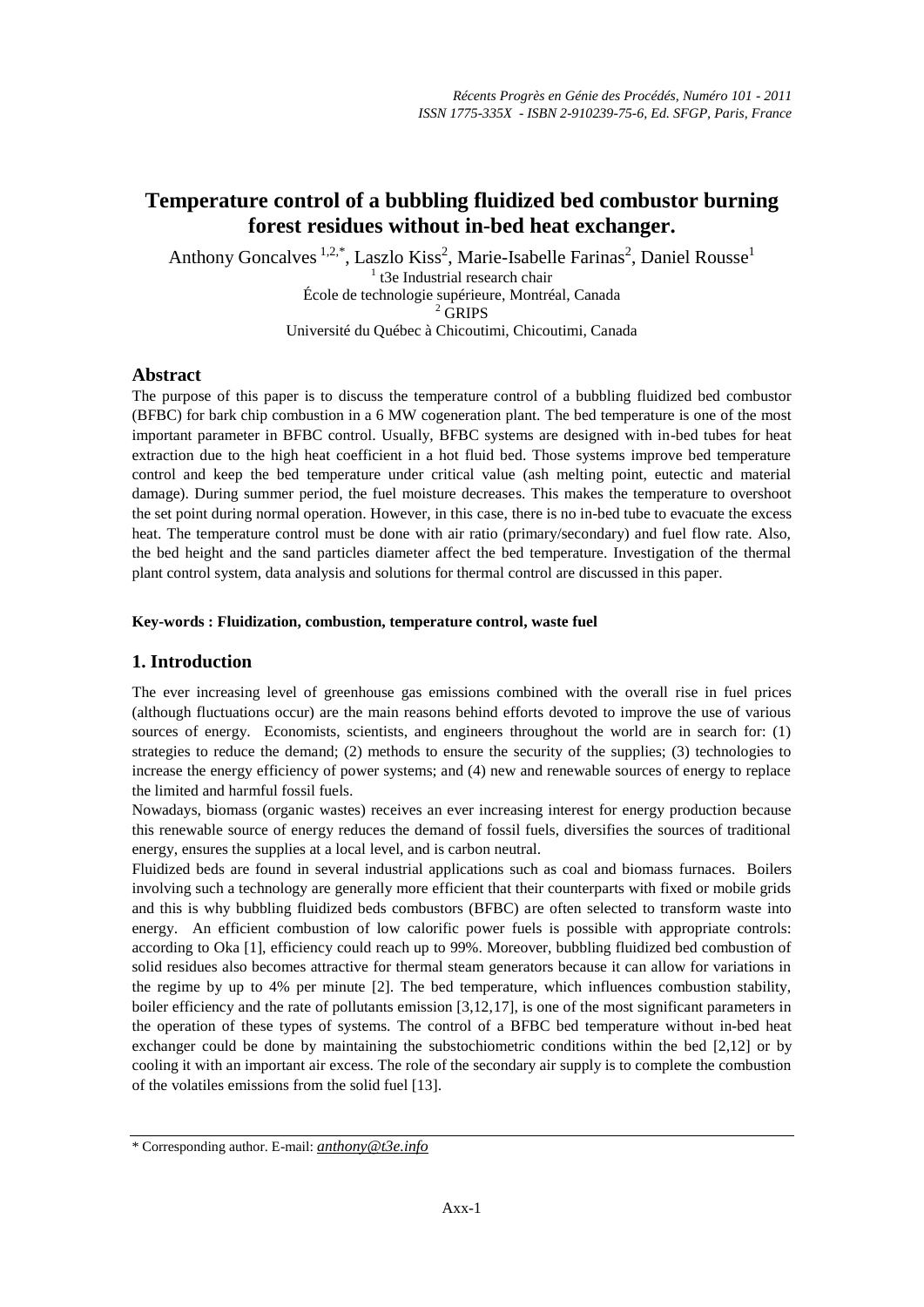*Récents Progrès en Génie des Procédés – Numéro 101 – 2011 2-910239-75-6, Ed. SFGP, Paris, France*

# **2. Thermal plant overview**

The size of the unit corresponds to the heating demand of a lactoserum powder plant. The boiler delivers 10 t/h of steam at 32 bars and 315°C to a 1 MWe turbogenerator and from there to the process. The design of the 6 MWth cogeneration plant (Figure 1) is optimized for bark chip fuel with average moisture of 50% to 60%. The boiler is a water tube type, originally designed for a fired grate system. Thus, the overall floor plan area of the bed was pre-determined. And that, in turn, determined the nominal operating fluidization velocity of the unit.

### **2.1 Fluidization grid design**

The fluidization grid and the nozzles (Figure 2) were designed, tested, and validated [19]. The fluid bed plan area is about 2.3 m $\times$  2 m wide and 0.3 m deep. The fluidization velocity is approximatively 1.5 m/s. The primary air is provided by a 100 hp fan, with 1.27 m of water column pressure drop under normal operating conditions, while the secondary air is supplied by a 40 hp fan with 0.38 m of water column pressure drop. The primary pressure drop is composed of the resistance proportional to the bed height plus the pressure drop across the air nozzles [4,5,14, 19]. In this case, experimental tests were performed on nozzles to obtain the real pressure drop [19]. The pressure drop across the bed is equal to the weight of the granular bed (sand) during fluidization [5,14].



*Figure 1. Computational view of the cogeneration plant (left, storage room ; right boiler room, in dark gray: the BFBC)*

*Figure 2. Schematic of the fluidization grid*

The grid design (Figure 2) was based on mathematical modeling and on table top laboratory experiments [19]. The software Ergun [6], specially developed for the design of fluidized bed reactors, was used. This software does not provide specific nozzle designs as a result, but permits to determine the correlation between the number of air injection holes, diameters, minimal required fluidization velocities, and air velocity at the exit section of the nozzles [5,7,14,15].

For the design of the fluidization grid, the homogeneous distribution of the air is sought, while the interaction of the individual jets needs to be avoided [16]. This requires a well balanced compromise between the air velocity, nozzle parameters, and fan power. The nozzle size, the number and diameter of the holes as well as the air velocity need to be determined with regards to the homogeneity of the air flow rate and fluidization, in order to ensure the optimal conditions for combustion. In addition, the bed height and the corresponding pressure drop are important parameters for the design of the bed [8,9,5,14]. Detailed discussions on this topic lay outside the scope of this paper. Following the aforementioned principles, the selected grid design is composed of 130 nozzles each with 6 air injection holes and the bed height is approximatively 0,3m (Figure 2).

### **3. Thermal balance model**

The thermal balance of the steam generator and the fluidized bed was performed in a genuine code specially developed by our group for this particular application.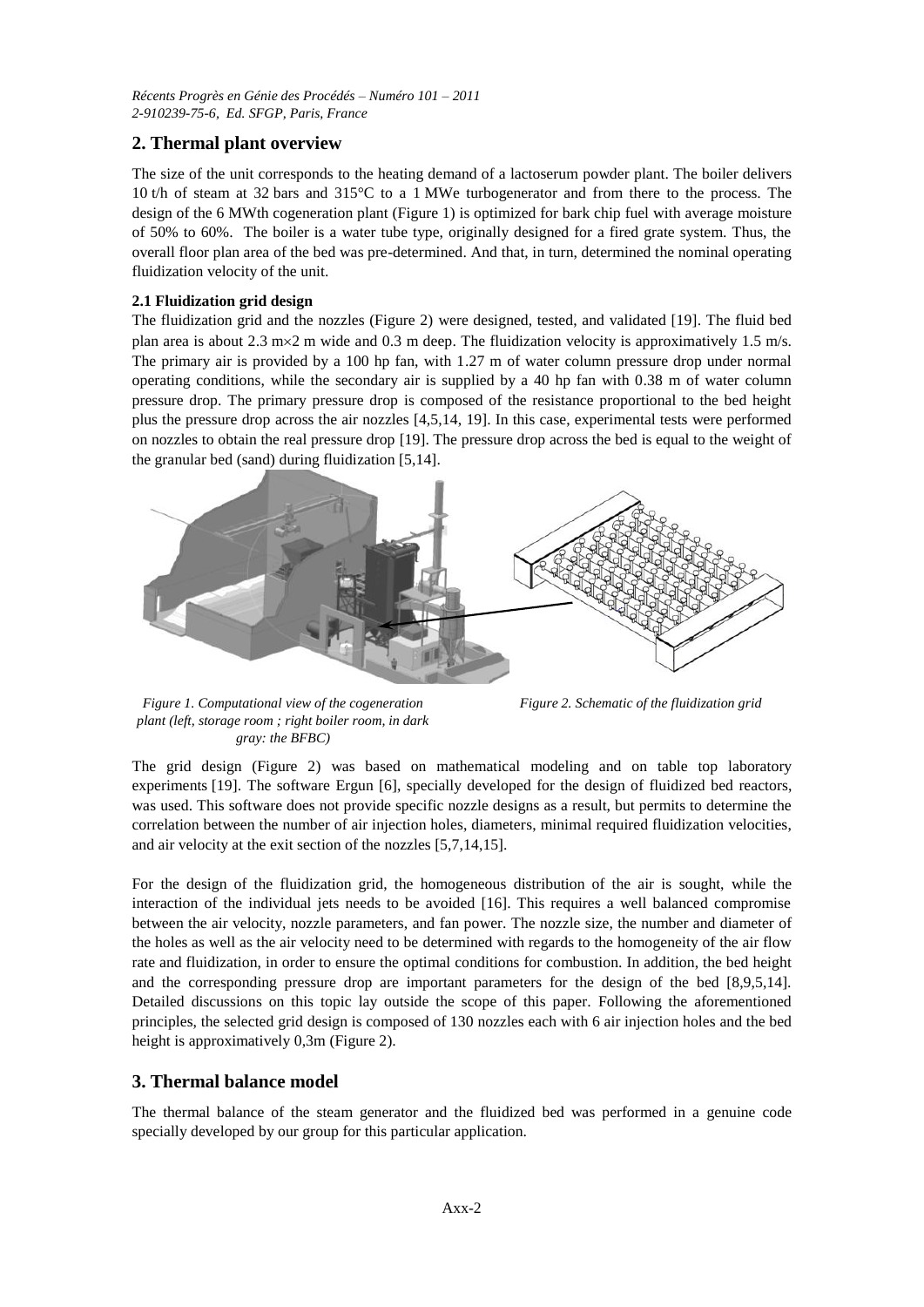The code uses a database which contains the thermophysical parameters (density, viscosity and so on) of the water, gases, and sand for each calculated temperature. The chemical composition of the combustion gases is also present in the data base. The simplified overall energy balance of the system is given by (eq1):

$$
GCV \cdot m_b = m_g Cp_g \left( T_f - T_{g,o} \right) + m_s \left( h_{s,o} - h_{s,i} \right) + Losses \tag{1}
$$

The energy *losses* are trough the walls, by the stack, and in air moisture. The gross calorific value *(GCV)* use has to take into account the moisture of the fuel. The energy balance is calculated in each part of the boiler (Figure 3) and subdivided in 8 sections and given by (eq2):

$$
m_{g}C_{P_{g}}(T_{n}-T_{n+1})=h_{t}A_{n}\left(\frac{T_{n}+T_{n+1}}{2}-T_{s,w}\right)
$$
\n(2)

The total heat transfer coefficient  $h_t$  is given by (eq3):

$$
h_{t} = \frac{1}{A h_{e}} + R_{w} + A (h_{c} + h_{r})
$$
\n(3)

Where  $h_e$  is the pool boiling coefficient,  $R_{wall}$  is the conduction resistance across the wall (some of the walls are made of refractory concrete),  $h_c$  is convection resistance on the gas side (calculate at the mean temperature between the tubes and the gases) and  $h_r$  is the flue gas radiation (CO<sub>2</sub> and H<sub>2</sub>O) on the tube using *Hottel and al* method [10].



*Figure 3. Boiler parts: combustion chamber-1, fluidized bed-2, superheater-3, convection chamber-4, and the economizer-5.*

In eq3, the temperatures are unknowns. The temperature in the combustion chamber and the flue gas temperature at the exit have to be determined.

In this code, the proportion of the combustion which takes place in the bed and over the bed is not taken into account since the simulation assumes that all the combustion takes place in the bed. So, the flame temperature equilibrium is equal to the bed temperature [19]. The combustion temperature in the fluidized bed has to be approximate with the adiabatic flame temperature for the first iteration and given by (eq4):

$$
m_{ai}h_{air} + m_b h_b + m_b GCV = m_g Cp_g (T_a - T_{ref})
$$
\n(4)

The reference temperature *Tref* is 25°C. The results provided by the simulator are presented in the figure 4. The upper curve (triangle) is the temperature variation with respect to the steam flow rate for fuel moisture of 40% while the lower curve (diamond) is for fuel moisture of 55%.

As expected, the result of the simulation (Fig 4) shows that highly moisturized fuels decreases the bed temperature for a similar operating condition (steam flow rate). The water evaporation heat rates call for important energy fluxes. This energy consumption (absorption) results in a proportional decrease in the bed temperature.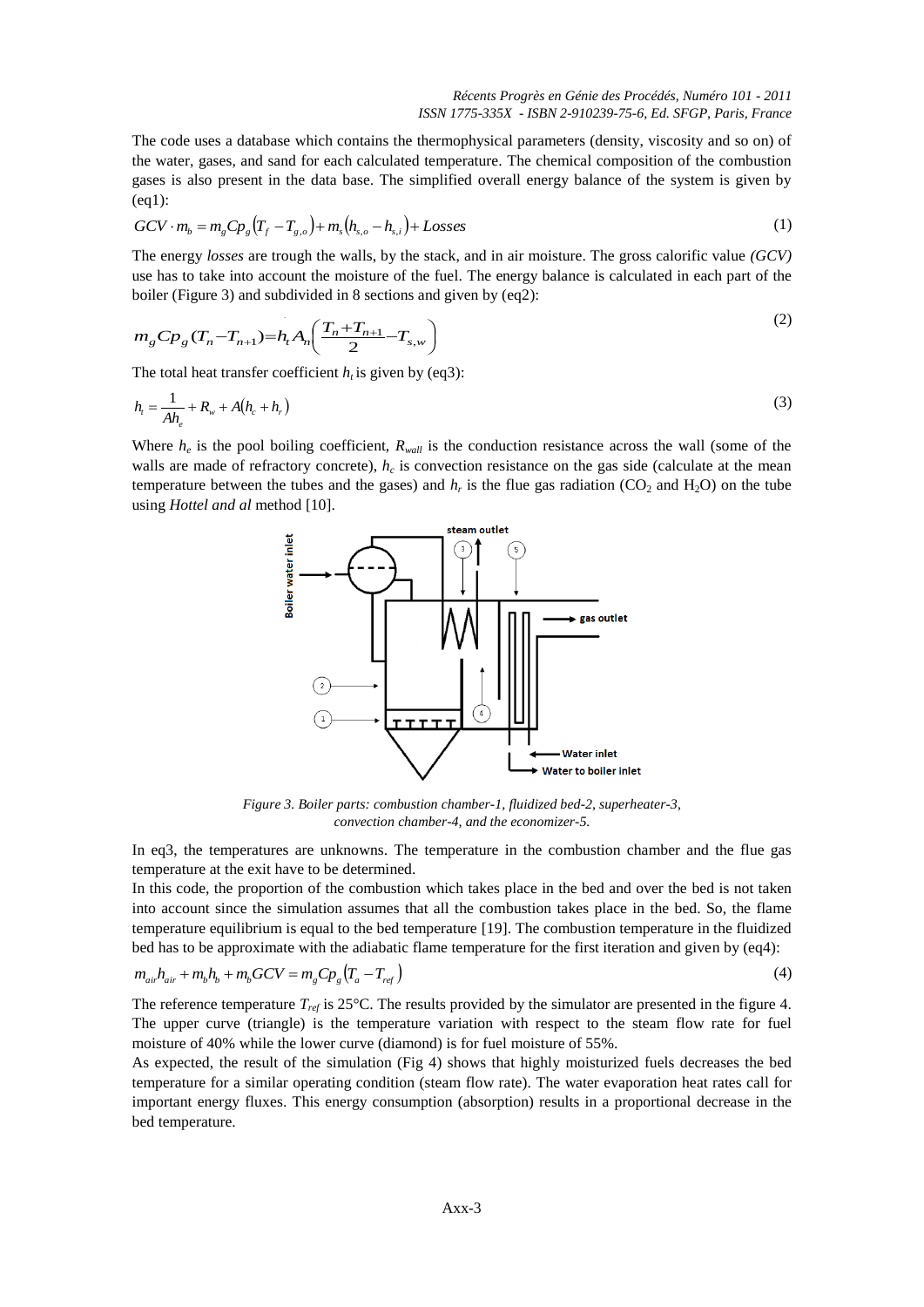*Récents Progrès en Génie des Procédés – Numéro 101 – 2011 2-910239-75-6, Ed. SFGP, Paris, France*



*Figure 4. Predictive Temperature for fuel moisture influence function of steam flow*

## **4. Investigation**

The thermal plant has been operated for 1 year and a half at the time of the writing. In summer, the temperature control of the sand bed is problematic, since the bark chips were found to be too dry with respect to the original design moisture criteria (50% to 60%). For example, during the tests presented here, the biomass moisture is approximatively 40%. If there is not enough water to be evaporated, the temperature could reach unacceptably high values in the boiler. To avoid this situation, appropriate temperature control must be achieved with the primary and secondary air ratio and fuel flow rate, since there is no in-bed tubes to remove excess heat in this design.

This alternate temperature control approach has been experimented during one week period. The data acquisition system recorded parameters every 30 seconds on 10 different channels. The data allow the production of combustion charts and graphics to be ultimately used as analysis tools. We have recorded the following parameters: bed temperature (3 thermocouples), primary air rate, secondary air rate particles diameters, bed height, steam flow, and the ash level in the removal system. Those parameters were analyzed for understanding their respective and joint influences on the fluctuation of the bed temperature.

# **5. Results and discussion**

Two different strategies for bed temperature control were used. The first one (figure 5) maintains the bed on substochiometric condition by decreasing the primary air fan flow [2,12]. This method decreases the heat release which takes place in the bed. On figure 6, the mean bed temperature is 861<sup>°</sup>C, but it oscillates around this value. The temperature of the bed rises until it reaches the critical temperature  $(920^{\circ}C)$ allowed by the system. Then, as a safety protection, the controller stops the fuel flow, the oxygen rate increases, and the primary air fan cools the bed until an acceptable temperature is reached. This mechanism explains the periodic fluctuation shown in figure 5. As expected the oxygen flow rate follows the same fluctuation. It decreases during combustion along with the bed temperature; then the fuel feeding restarts at nominal rate and the opposite behaviour is observed.

The second method (figure 6) is to increase the primary air fan flow and carry out the excess heat [19]. In figure 6, the mean bed temperature was 860°C. The speed of the primary air fan was increased at each rate of combustion for bed cooling. The state of fluidization was not respected anymore due to a change in parameters. The fluidization velocity increased but the fluidization grid was not optimized for such air flow (that is the fluidization regime, which should be "bubbling", approaches the "turbulent" regime for which sand particles may no longer stay in the bed). Consequently the efficiency of biomass combustion decreases due to a high air/fuel ratio [18] and the quality of flue gases also decreased, due to a high content of fine sooth and/or particles (the filtration system is overloaded, brown smoke appeared in flue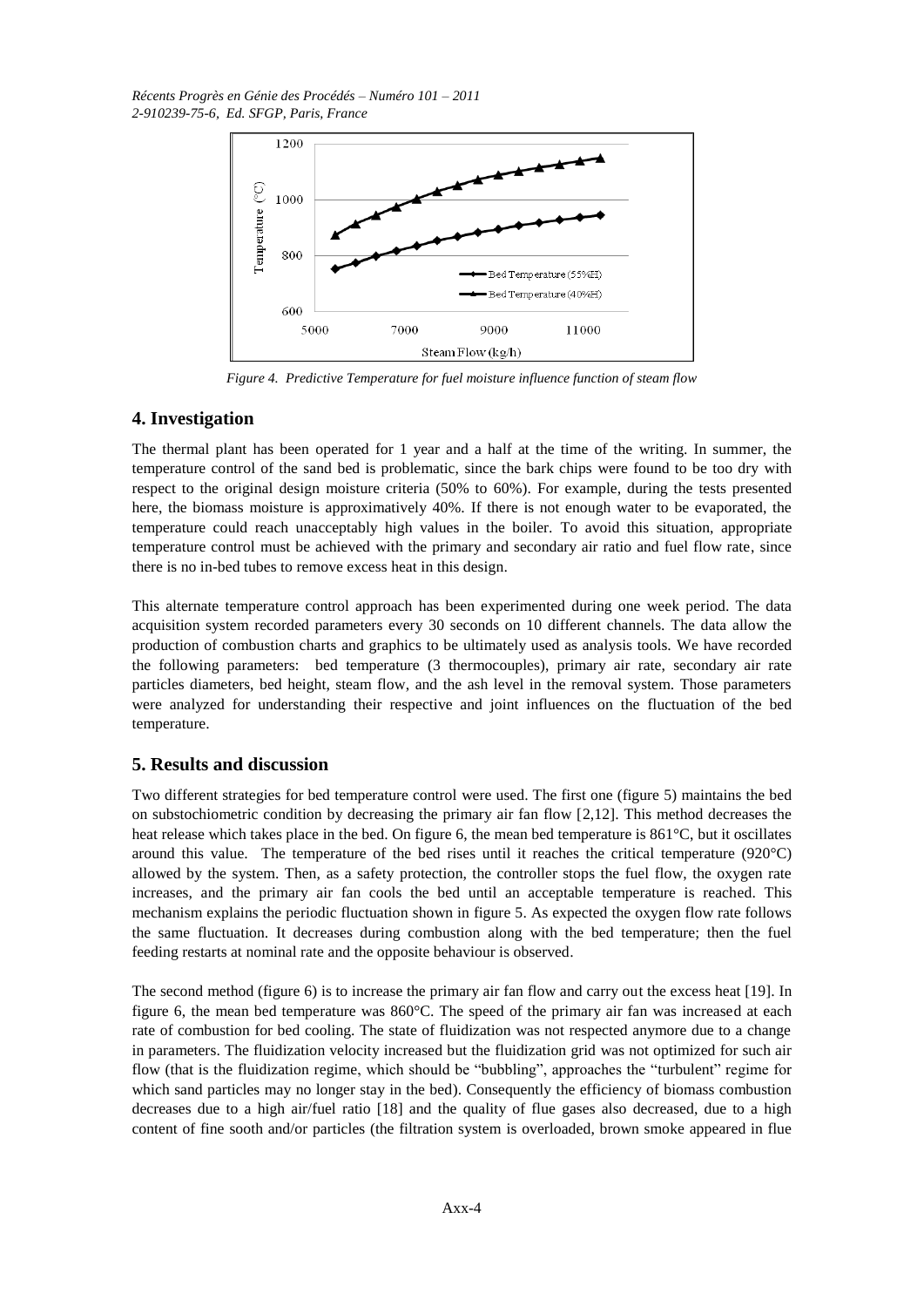gases, etc). Consequently, the ash level in the removal system increased. The limit of air cooling is the terminal velocity of particles.



*Figure 5. Fluctuation of temperature with control strategy no.1 (Steam demand of 5,000kg/h)*



*Figure 6. Fluctuation of temperature with control strategy no.2 (Steam demand of 5,000kg/h)*

In figure 6, the system oscillations are produced by the combustion process controller. When the temperature increases and reaches the critical value, the system stops automatically the fuel the feeder until the bed temperature decreases to its nominal value. For results presented in figure 6, the fuel is dryer than the moisture content design range of the system. In such conditions, the temperature of the bed will be higher unless primary air flow is increased to extract the excess heat. Once the air flow reaches the onset of turbulence in the bed, the only parameter able to change the bed temperature is the fuel flow, which has a direct link with the steam flow in term of heat equilibrium. When the fuel flow decreases, the steam flow is not respected and the output power of the system drops. Once the desired temperature of operation is reached, the fuel flow resumes to the desired power output.

With both control strategies, we observed steady periods between fluctuation periods which suggest that stable operating conditions are possible with the proper control structure. In addition, more investigation should be done with the bed height. Pressure drop caused by bed height might allow larger air flow before the onset of turbulence in the fluidised bed.